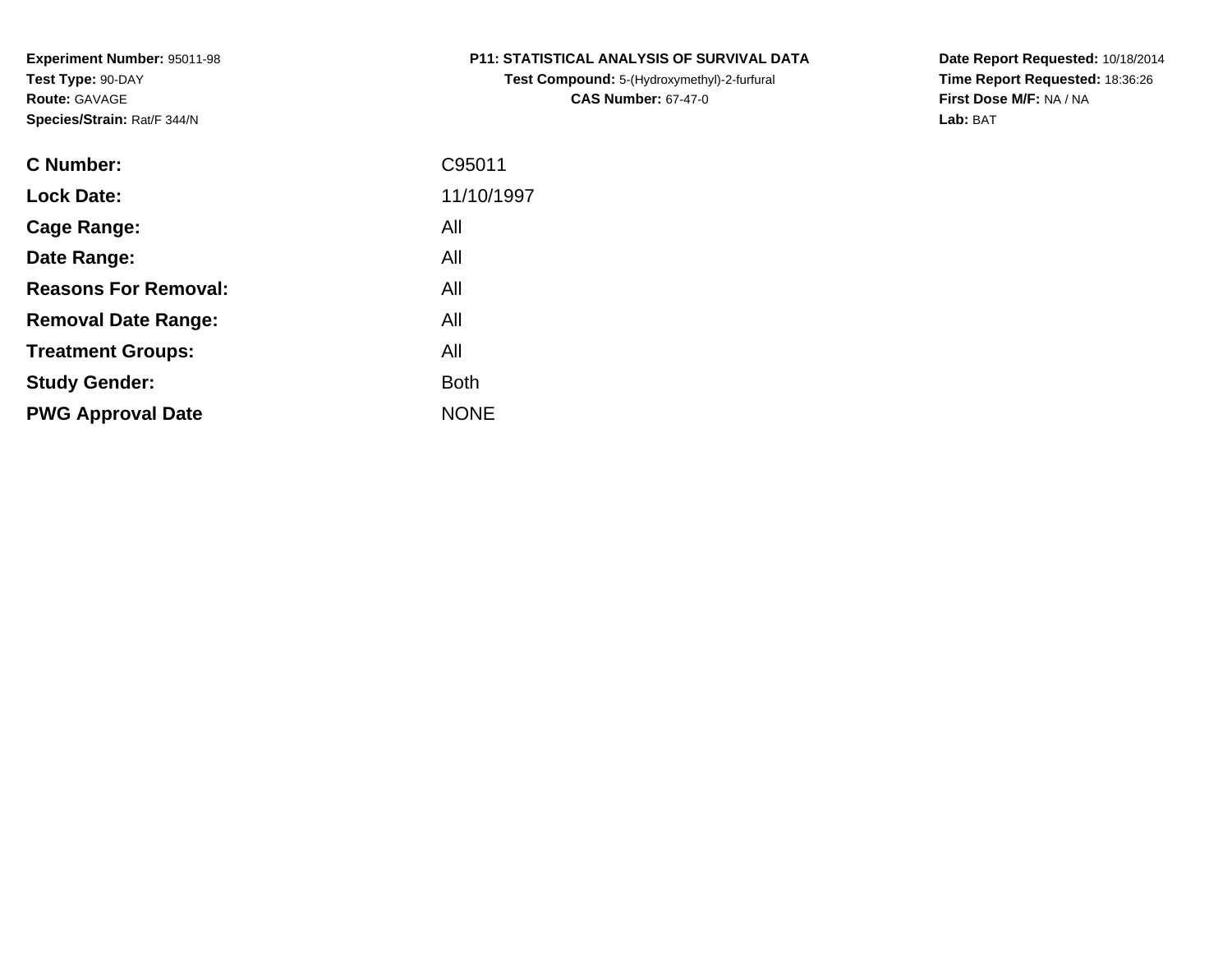**Test Compound:** 5-(Hydroxymethyl)-2-furfural **CAS Number:** 67-47-0

**Date Report Requested:** 10/18/2014**Time Report Requested:** 18:36:26**First Dose M/F:** NA / NA**Lab:** BAT

# **Male RATFIRST TERMINAL SACRIFICE AT 94 DAYS**

|                              |                     | INDIVIDUAL SURVIVAL TIMES (DAYS) |                    |
|------------------------------|---------------------|----------------------------------|--------------------|
| $DOSE = 0$ MG/KG             |                     |                                  |                    |
| <b>TOTAL 10</b>              | UNCENSORED DEATHS 0 | CENSORED DEATHS 0                | <b>TERMINAL 10</b> |
| <b>UNCENSORED DEATH DAYS</b> |                     |                                  |                    |
| none                         |                     |                                  |                    |
| <b>CENSORED DEATH DAYS</b>   |                     |                                  |                    |
| none                         |                     |                                  |                    |
| $DOSE = 94 MGI/KG$           |                     |                                  |                    |
| <b>TOTAL 10</b>              | UNCENSORED DEATHS 0 | CENSORED DEATHS 0                | <b>TERMINAL 10</b> |
| <b>UNCENSORED DEATH DAYS</b> |                     |                                  |                    |
| none                         |                     |                                  |                    |
| <b>CENSORED DEATH DAYS</b>   |                     |                                  |                    |
| none                         |                     |                                  |                    |
| $DOSE = 188$<br><b>MG/KG</b> |                     |                                  |                    |
| <b>TOTAL 10</b>              | UNCENSORED DEATHS 0 | <b>CENSORED DEATHS 0</b>         | <b>TERMINAL 10</b> |
| UNCENSORED DEATH DAYS        |                     |                                  |                    |
| none                         |                     |                                  |                    |
| <b>CENSORED DEATH DAYS</b>   |                     |                                  |                    |
| none                         |                     |                                  |                    |
| $DOSE = 375$<br><b>MG/KG</b> |                     |                                  |                    |
| <b>TOTAL 10</b>              | UNCENSORED DEATHS 0 | <b>CENSORED DEATHS 0</b>         | <b>TERMINAL 10</b> |
| <b>UNCENSORED DEATH DAYS</b> |                     |                                  |                    |
| none                         |                     |                                  |                    |
| <b>CENSORED DEATH DAYS</b>   |                     |                                  |                    |
| none                         |                     |                                  |                    |

(A) FIRST TERMINAL SACRIFICE

(B) THE FIRST ENTRY IS THE TREND TEST (TARONE, 1975) RESULT. SUBSEQUENT ENTRIES ARE THE RESULTS OF PAIRWISE TESTS (COX, 1972). NEGATIVE TRENDS ARE INDICATED BY "N".

(C) MEAN OF ALL UNCENSORED DEATHS PRIOR TO TERMINAL SACRIFICE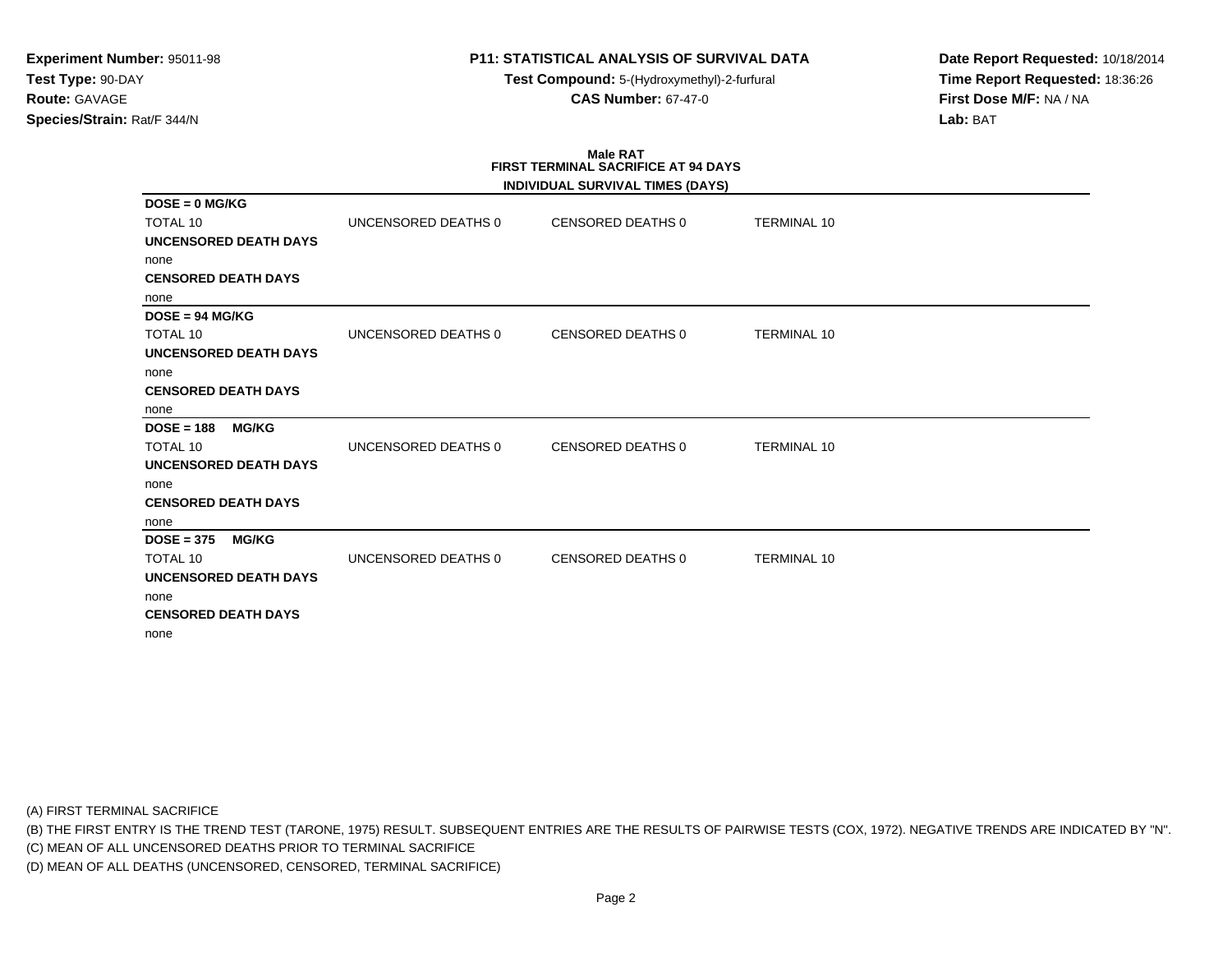**Test Compound:** 5-(Hydroxymethyl)-2-furfural **CAS Number:** 67-47-0

**Date Report Requested:** 10/18/2014**Time Report Requested:** 18:36:26**First Dose M/F:** NA / NA**Lab:** BAT

#### **Male RAT FIRST TERMINAL SACRIFICE AT 94 DAYSINDIVIDUAL SURVIVAL TIMES (DAYS)**

| <b>MG/KG</b><br>$DOSE = 750$  |                     |                   |                    |  |
|-------------------------------|---------------------|-------------------|--------------------|--|
| TOTAL 10                      | UNCENSORED DEATHS 0 | CENSORED DEATHS 0 | <b>TERMINAL 10</b> |  |
| UNCENSORED DEATH DAYS         |                     |                   |                    |  |
| none                          |                     |                   |                    |  |
| <b>CENSORED DEATH DAYS</b>    |                     |                   |                    |  |
| none                          |                     |                   |                    |  |
| <b>MG/KG</b><br>$DOSE = 1500$ |                     |                   |                    |  |
| TOTAL 10                      | UNCENSORED DEATHS 1 | CENSORED DEATHS 0 | <b>TERMINAL 9</b>  |  |
| <b>UNCENSORED DEATH DAYS</b>  |                     |                   |                    |  |
| 30                            |                     |                   |                    |  |
| <b>CENSORED DEATH DAYS</b>    |                     |                   |                    |  |
| none                          |                     |                   |                    |  |

(A) FIRST TERMINAL SACRIFICE

(B) THE FIRST ENTRY IS THE TREND TEST (TARONE, 1975) RESULT. SUBSEQUENT ENTRIES ARE THE RESULTS OF PAIRWISE TESTS (COX, 1972). NEGATIVE TRENDS ARE INDICATED BY "N".

(C) MEAN OF ALL UNCENSORED DEATHS PRIOR TO TERMINAL SACRIFICE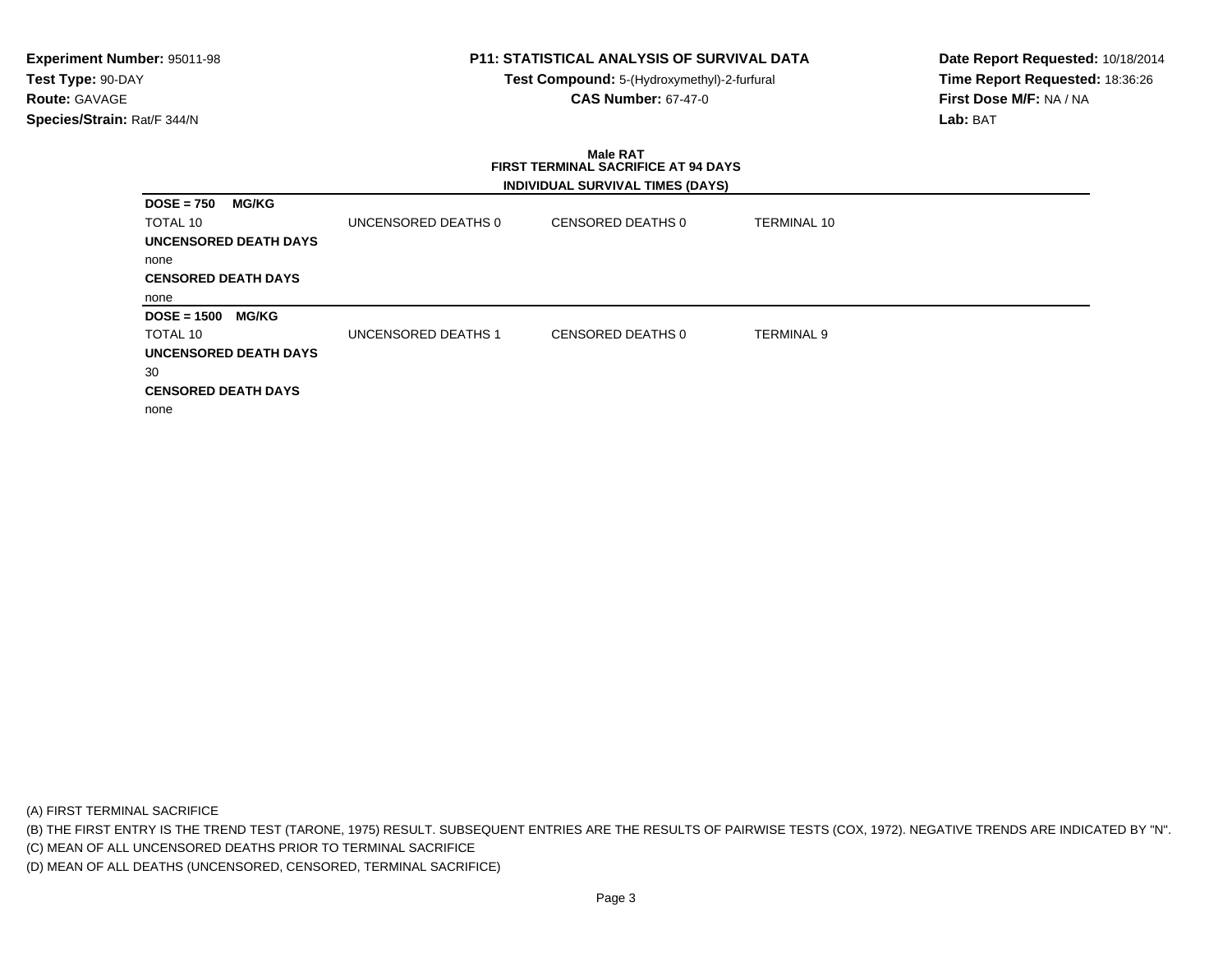**Test Compound:** 5-(Hydroxymethyl)-2-furfural

**CAS Number:** 67-47-0

**Date Report Requested:** 10/18/2014**Time Report Requested:** 18:36:26**First Dose M/F:** NA / NA**Lab:** BAT

### **Male RATFIRST TERMINAL SACRIFICE AT 94 DAYS**

## **KAPLAN-MEIER SURVIVAL PROBABILITY ESTIMATES (%)**

| 30<br>60<br>90<br>94(A)<br>10<br>20<br>50<br>70<br>80<br>40<br>100.0<br>100.0<br>100.0<br>100.0<br>100.0<br>100.0<br>100.0<br>100.0<br>100.0<br>100.0 |
|-------------------------------------------------------------------------------------------------------------------------------------------------------|
| 0 MG/KG                                                                                                                                               |
|                                                                                                                                                       |
| <b>94 MG/KG</b><br>100.0<br>100.0<br>100.0<br>100.0<br>100.0<br>100.0<br>100.0<br>100.0<br>100.0<br>100.0                                             |
| <b>MG/KG</b><br>188<br>100.0<br>100.0<br>100.0<br>100.0<br>100.0<br>100.0<br>100.0<br>100.0<br>100.0<br>100.0                                         |
| <b>MG/KG</b><br>375<br>100.0<br>100.0<br>100.0<br>100.0<br>100.0<br>100.0<br>100.0<br>100.0<br>100.0<br>100.0                                         |
| <b>MG/KG</b><br>750<br>100.0<br>100.0<br>100.0<br>100.0<br>100.0<br>100.0<br>100.0<br>100.0<br>100.0<br>100.0                                         |
| MG/KG<br>90.0<br>1500<br>100.0<br>90.0<br>90.0<br>90.0<br>90.0<br>100.0<br>90.0<br>90.0<br>90.0                                                       |

(A) FIRST TERMINAL SACRIFICE

(B) THE FIRST ENTRY IS THE TREND TEST (TARONE, 1975) RESULT. SUBSEQUENT ENTRIES ARE THE RESULTS OF PAIRWISE TESTS (COX, 1972). NEGATIVE TRENDS ARE INDICATED BY "N".

(C) MEAN OF ALL UNCENSORED DEATHS PRIOR TO TERMINAL SACRIFICE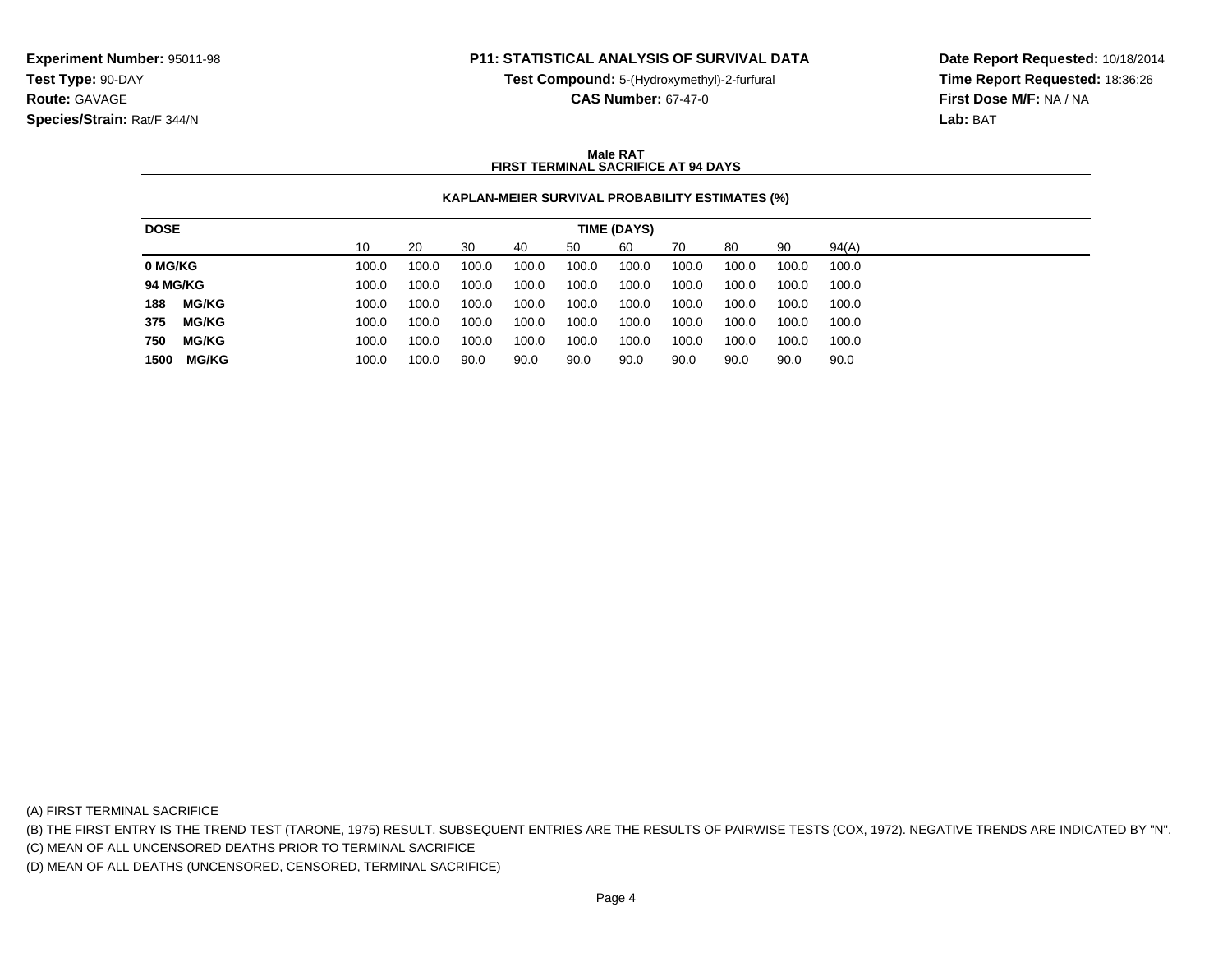# **P11: STATISTICAL ANALYSIS OF SURVIVAL DATA**

**Test Compound:** 5-(Hydroxymethyl)-2-furfural **CAS Number:** 67-47-0

**Date Report Requested:** 10/18/2014**Time Report Requested:** 18:36:26**First Dose M/F:** NA / NA**Lab:** BAT

### **Male RATFIRST TERMINAL SACRIFICE AT 94 DAYS**

### **SURVIVAL SUMMARY STATISTICS**

| <b>DOSE</b>                           | 0 MG/KG     | 94 MG/KG                                                                                                                                                                                                                                                                                                                                                                                                                                                                               | <b>MG/KG</b><br>188 | <b>MG/KG</b><br>375 |  |
|---------------------------------------|-------------|----------------------------------------------------------------------------------------------------------------------------------------------------------------------------------------------------------------------------------------------------------------------------------------------------------------------------------------------------------------------------------------------------------------------------------------------------------------------------------------|---------------------|---------------------|--|
| SURVIVAL AT END OF STUDY              | 100.0%      | 100.0%                                                                                                                                                                                                                                                                                                                                                                                                                                                                                 | 100.0%              | 100.0%              |  |
| (KAPLAN-MEIER)                        |             |                                                                                                                                                                                                                                                                                                                                                                                                                                                                                        |                     |                     |  |
| <b>SIGNIFICANCE (B)</b>               | $P = 0.213$ | $\begin{array}{cccccccccccccc} \multicolumn{2}{c}{} & \multicolumn{2}{c}{} & \multicolumn{2}{c}{} & \multicolumn{2}{c}{} & \multicolumn{2}{c}{} & \multicolumn{2}{c}{} & \multicolumn{2}{c}{} & \multicolumn{2}{c}{} & \multicolumn{2}{c}{} & \multicolumn{2}{c}{} & \multicolumn{2}{c}{} & \multicolumn{2}{c}{} & \multicolumn{2}{c}{} & \multicolumn{2}{c}{} & \multicolumn{2}{c}{} & \multicolumn{2}{c}{} & \multicolumn{2}{c}{} & \multicolumn{2}{c}{} & \multicolumn{2}{c}{} & \$ | $\cdots$            | -----               |  |
| (LIFE TABLE)                          |             |                                                                                                                                                                                                                                                                                                                                                                                                                                                                                        |                     |                     |  |
| <b>MEAN DAY OF NATURAL DEATHS (C)</b> |             |                                                                                                                                                                                                                                                                                                                                                                                                                                                                                        |                     |                     |  |
| (STANDARD ERROR)                      | (.)         |                                                                                                                                                                                                                                                                                                                                                                                                                                                                                        | $\left( . \right)$  | (.)                 |  |
| <b>MEAN LIFE SPAN (D)</b>             | 94.0        | 94.0                                                                                                                                                                                                                                                                                                                                                                                                                                                                                   | 94.0                | 94.0                |  |
| (STANDARD ERROR)                      | (0.0)       | (0.0)                                                                                                                                                                                                                                                                                                                                                                                                                                                                                  | (0.0)               | (0.0)               |  |

(A) FIRST TERMINAL SACRIFICE

(B) THE FIRST ENTRY IS THE TREND TEST (TARONE, 1975) RESULT. SUBSEQUENT ENTRIES ARE THE RESULTS OF PAIRWISE TESTS (COX, 1972). NEGATIVE TRENDS ARE INDICATED BY "N".

(C) MEAN OF ALL UNCENSORED DEATHS PRIOR TO TERMINAL SACRIFICE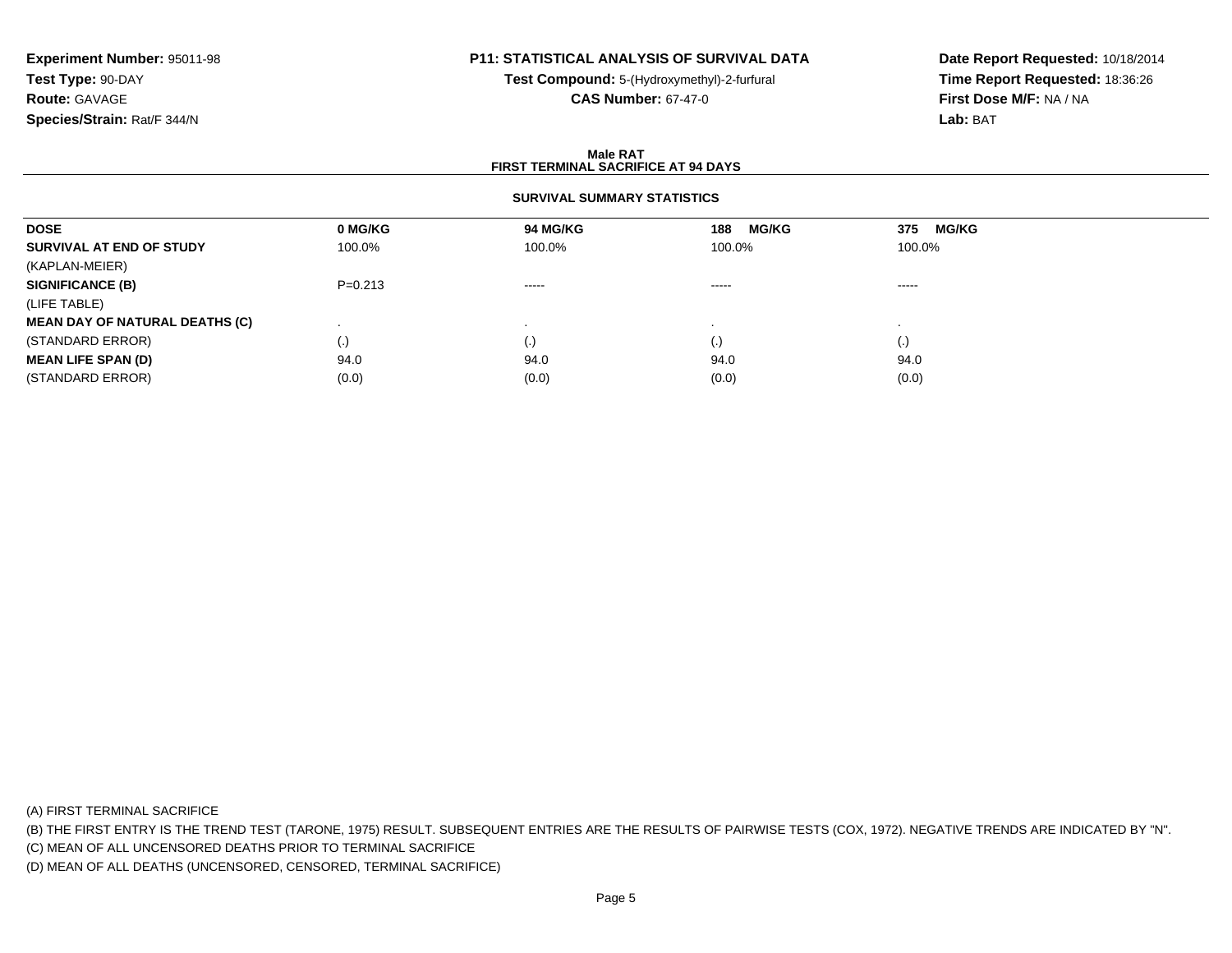# **P11: STATISTICAL ANALYSIS OF SURVIVAL DATA**

**Test Compound:** 5-(Hydroxymethyl)-2-furfural **CAS Number:** 67-47-0

**Date Report Requested:** 10/18/2014**Time Report Requested:** 18:36:26**First Dose M/F:** NA / NA**Lab:** BAT

### **Male RATFIRST TERMINAL SACRIFICE AT 94 DAYS**

## **SURVIVAL SUMMARY STATISTICS**

| <b>DOSE</b>                           | <b>MG/KG</b><br>750 | 1500 MG/KG  |
|---------------------------------------|---------------------|-------------|
| SURVIVAL AT END OF STUDY              | 100.0%              | 90.0%       |
| (KAPLAN-MEIER)                        |                     |             |
| <b>SIGNIFICANCE (B)</b>               | -----               | $P = 1.000$ |
| (LIFE TABLE)                          |                     |             |
| <b>MEAN DAY OF NATURAL DEATHS (C)</b> |                     | 30.0        |
| (STANDARD ERROR)                      | $\left( . \right)$  | (.)         |
| <b>MEAN LIFE SPAN (D)</b>             | 94.0                | 87.6        |
| (STANDARD ERROR)                      | (0.0)               | (6.4)       |

(A) FIRST TERMINAL SACRIFICE

(B) THE FIRST ENTRY IS THE TREND TEST (TARONE, 1975) RESULT. SUBSEQUENT ENTRIES ARE THE RESULTS OF PAIRWISE TESTS (COX, 1972). NEGATIVE TRENDS ARE INDICATED BY "N".

(C) MEAN OF ALL UNCENSORED DEATHS PRIOR TO TERMINAL SACRIFICE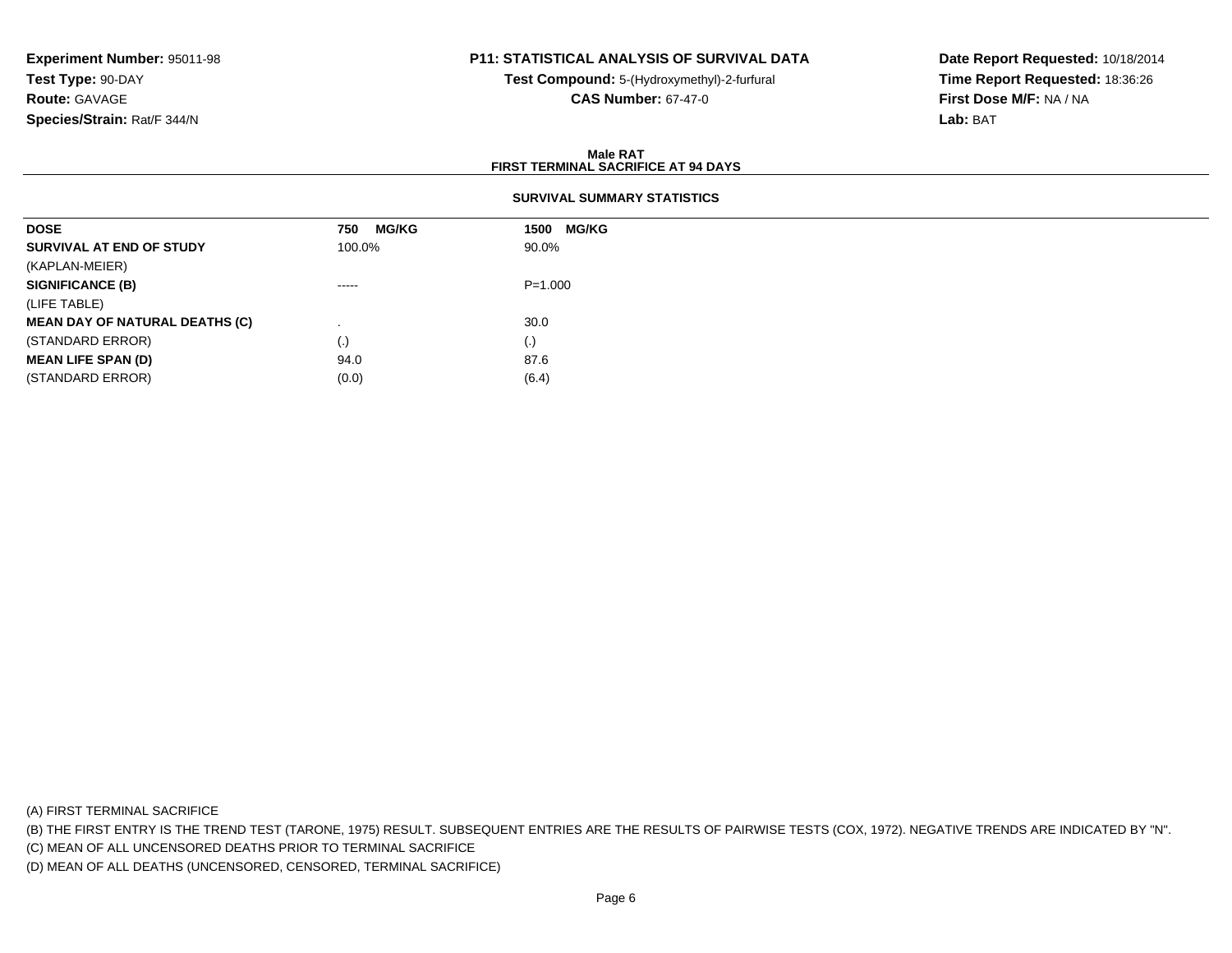**Test Compound:** 5-(Hydroxymethyl)-2-furfural **CAS Number:** 67-47-0

**Date Report Requested:** 10/18/2014**Time Report Requested:** 18:36:26**First Dose M/F:** NA / NA**Lab:** BAT

# **Female RATFIRST TERMINAL SACRIFICE AT 94 DAYS**

|                              |                     | INDIVIDUAL SURVIVAL TIMES (DAYS) |                    |  |
|------------------------------|---------------------|----------------------------------|--------------------|--|
| $DOSE = 0$ MG/KG             |                     |                                  |                    |  |
| <b>TOTAL 10</b>              | UNCENSORED DEATHS 0 | CENSORED DEATHS 0                | <b>TERMINAL 10</b> |  |
| <b>UNCENSORED DEATH DAYS</b> |                     |                                  |                    |  |
| none                         |                     |                                  |                    |  |
| <b>CENSORED DEATH DAYS</b>   |                     |                                  |                    |  |
| none                         |                     |                                  |                    |  |
| $DOSE = 94 MGI/KG$           |                     |                                  |                    |  |
| <b>TOTAL 10</b>              | UNCENSORED DEATHS 0 | CENSORED DEATHS 0                | <b>TERMINAL 10</b> |  |
| <b>UNCENSORED DEATH DAYS</b> |                     |                                  |                    |  |
| none                         |                     |                                  |                    |  |
| <b>CENSORED DEATH DAYS</b>   |                     |                                  |                    |  |
| none                         |                     |                                  |                    |  |
| $DOSE = 188$<br><b>MG/KG</b> |                     |                                  |                    |  |
| <b>TOTAL 10</b>              | UNCENSORED DEATHS 0 | CENSORED DEATHS 0                | <b>TERMINAL 10</b> |  |
| <b>UNCENSORED DEATH DAYS</b> |                     |                                  |                    |  |
| none                         |                     |                                  |                    |  |
| <b>CENSORED DEATH DAYS</b>   |                     |                                  |                    |  |
| none                         |                     |                                  |                    |  |
| $DOSE = 375$<br><b>MG/KG</b> |                     |                                  |                    |  |
| <b>TOTAL 10</b>              | UNCENSORED DEATHS 0 | CENSORED DEATHS 0                | <b>TERMINAL 10</b> |  |
| UNCENSORED DEATH DAYS        |                     |                                  |                    |  |
| none                         |                     |                                  |                    |  |
| <b>CENSORED DEATH DAYS</b>   |                     |                                  |                    |  |
| none                         |                     |                                  |                    |  |

(A) FIRST TERMINAL SACRIFICE

(B) THE FIRST ENTRY IS THE TREND TEST (TARONE, 1975) RESULT. SUBSEQUENT ENTRIES ARE THE RESULTS OF PAIRWISE TESTS (COX, 1972). NEGATIVE TRENDS ARE INDICATED BY "N".

(C) MEAN OF ALL UNCENSORED DEATHS PRIOR TO TERMINAL SACRIFICE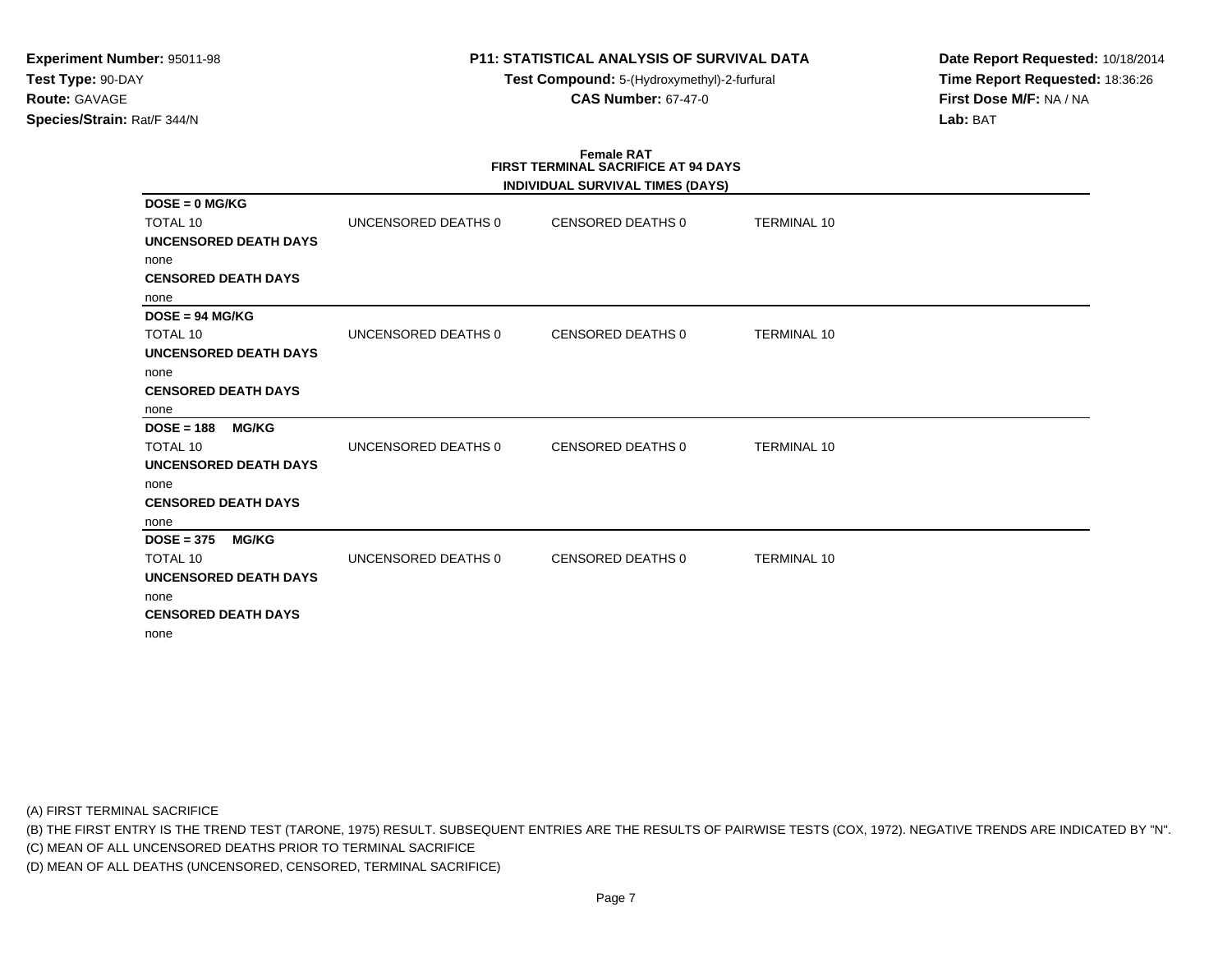**Test Compound:** 5-(Hydroxymethyl)-2-furfural **CAS Number:** 67-47-0

**Date Report Requested:** 10/18/2014**Time Report Requested:** 18:36:26**First Dose M/F:** NA / NA**Lab:** BAT

### **Female RAT FIRST TERMINAL SACRIFICE AT 94 DAYSINDIVIDUAL SURVIVAL TIMES (DAYS)**

| <b>DOSE = 750</b><br><b>MG/KG</b>                                                                    |                     |                   |                   |
|------------------------------------------------------------------------------------------------------|---------------------|-------------------|-------------------|
| TOTAL 10                                                                                             | UNCENSORED DEATHS 0 | CENSORED DEATHS 0 | TERMINAL 10       |
| <b>UNCENSORED DEATH DAYS</b>                                                                         |                     |                   |                   |
| none                                                                                                 |                     |                   |                   |
| <b>CENSORED DEATH DAYS</b>                                                                           |                     |                   |                   |
| none                                                                                                 |                     |                   |                   |
|                                                                                                      |                     |                   |                   |
| <b>MG/KG</b>                                                                                         |                     |                   |                   |
|                                                                                                      | UNCENSORED DEATHS 3 | CENSORED DEATHS 0 | <b>TERMINAL 7</b> |
|                                                                                                      |                     |                   |                   |
| 59<br>4                                                                                              |                     |                   |                   |
|                                                                                                      |                     |                   |                   |
| <b>DOSE = 1500</b><br>TOTAL 10<br><b>UNCENSORED DEATH DAYS</b><br><b>CENSORED DEATH DAYS</b><br>none |                     |                   |                   |

(A) FIRST TERMINAL SACRIFICE

(B) THE FIRST ENTRY IS THE TREND TEST (TARONE, 1975) RESULT. SUBSEQUENT ENTRIES ARE THE RESULTS OF PAIRWISE TESTS (COX, 1972). NEGATIVE TRENDS ARE INDICATED BY "N".

(C) MEAN OF ALL UNCENSORED DEATHS PRIOR TO TERMINAL SACRIFICE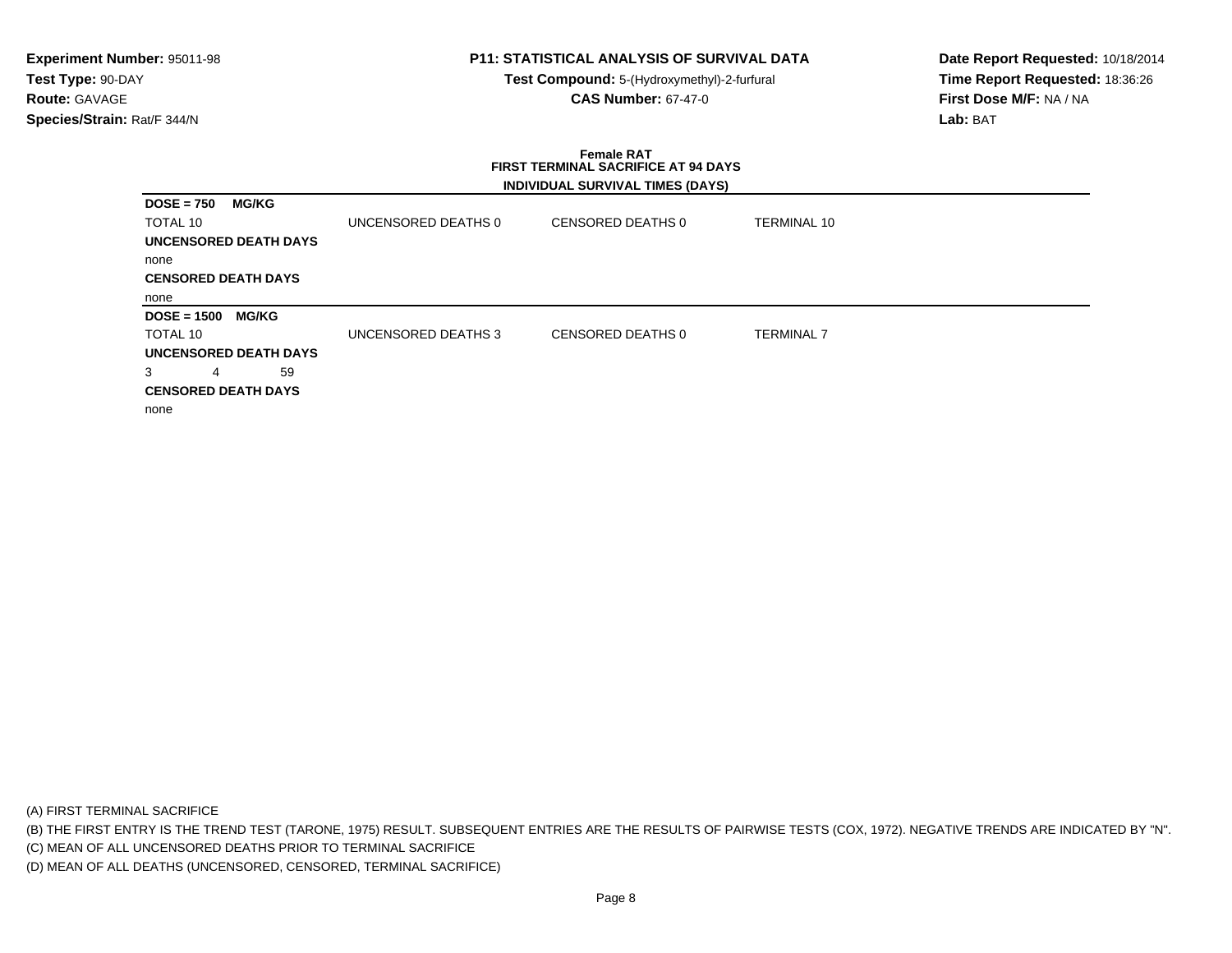**Test Compound:** 5-(Hydroxymethyl)-2-furfural

**CAS Number:** 67-47-0

**Date Report Requested:** 10/18/2014**Time Report Requested:** 18:36:26**First Dose M/F:** NA / NA**Lab:** BAT

### **Female RATFIRST TERMINAL SACRIFICE AT 94 DAYS**

## **KAPLAN-MEIER SURVIVAL PROBABILITY ESTIMATES (%)**

| 10<br>90<br>94(A)<br>20<br>30<br>60<br>50<br>80<br>40<br>70                                                   |
|---------------------------------------------------------------------------------------------------------------|
| 0 MG/KG<br>100.0<br>100.0<br>100.0<br>100.0<br>100.0<br>100.0<br>100.0<br>100.0<br>100.0<br>100.0             |
| <b>94 MG/KG</b><br>100.0<br>100.0<br>100.0<br>100.0<br>100.0<br>100.0<br>100.0<br>100.0<br>100.0<br>100.0     |
| <b>MG/KG</b><br>188<br>100.0<br>100.0<br>100.0<br>100.0<br>100.0<br>100.0<br>100.0<br>100.0<br>100.0<br>100.0 |
| <b>MG/KG</b><br>375<br>100.0<br>100.0<br>100.0<br>100.0<br>100.0<br>100.0<br>100.0<br>100.0<br>100.0<br>100.0 |
| 750<br><b>MG/KG</b><br>100.0<br>100.0<br>100.0<br>100.0<br>100.0<br>100.0<br>100.0<br>100.0<br>100.0<br>100.0 |
| <b>MG/KG</b><br>80.0<br>1500<br>80.0<br>80.0<br>80.0<br>70.0<br>70.0<br>70.0<br>80.0<br>70.0<br>70.0          |

(A) FIRST TERMINAL SACRIFICE

(B) THE FIRST ENTRY IS THE TREND TEST (TARONE, 1975) RESULT. SUBSEQUENT ENTRIES ARE THE RESULTS OF PAIRWISE TESTS (COX, 1972). NEGATIVE TRENDS ARE INDICATED BY "N".

(C) MEAN OF ALL UNCENSORED DEATHS PRIOR TO TERMINAL SACRIFICE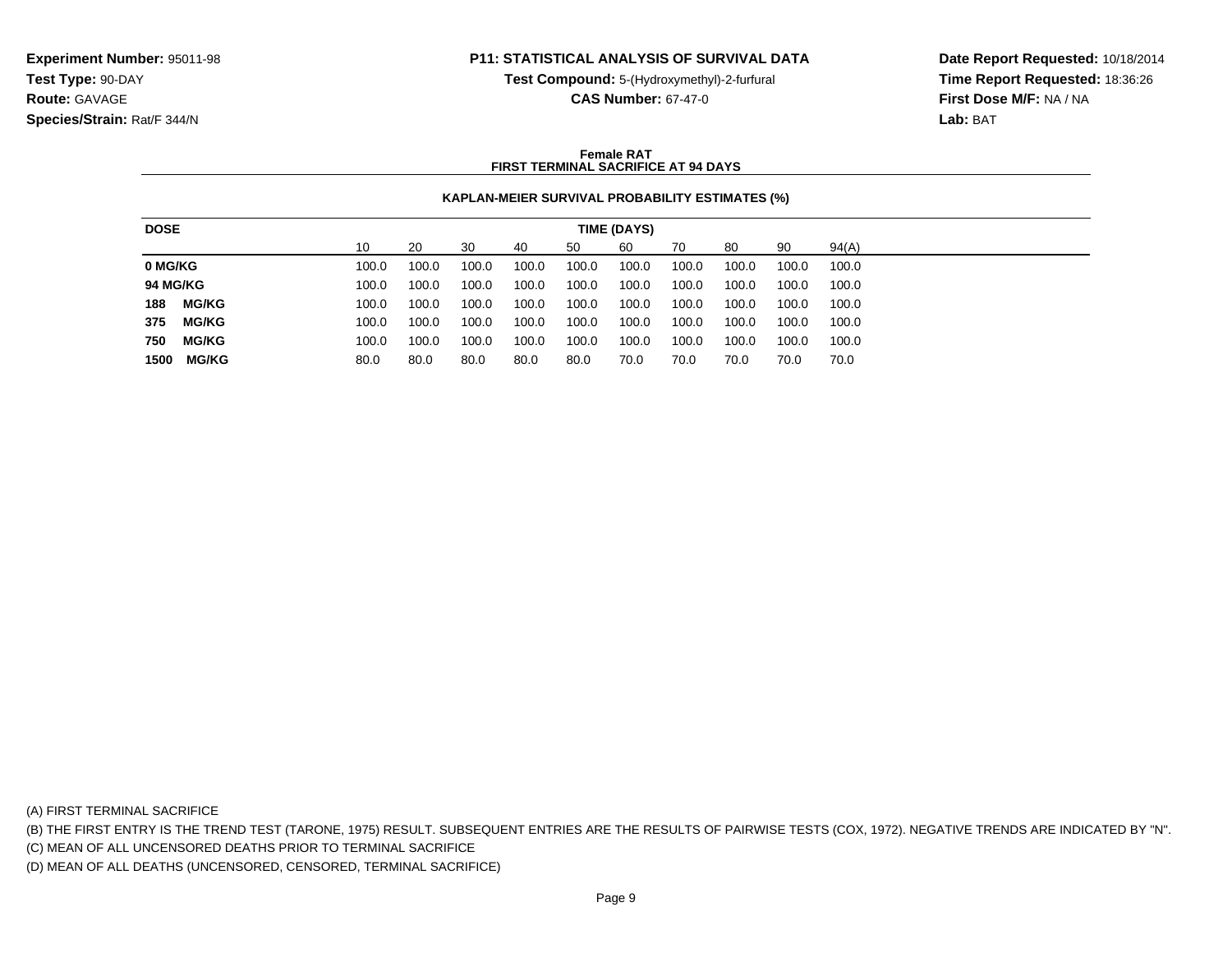# **P11: STATISTICAL ANALYSIS OF SURVIVAL DATA**

**Test Compound:** 5-(Hydroxymethyl)-2-furfural **CAS Number:** 67-47-0

**Date Report Requested:** 10/18/2014**Time Report Requested:** 18:36:26**First Dose M/F:** NA / NA**Lab:** BAT

### **Female RATFIRST TERMINAL SACRIFICE AT 94 DAYS**

### **SURVIVAL SUMMARY STATISTICS**

| <b>DOSE</b>                           | 0 MG/KG   | 94 MG/KG    | <b>MG/KG</b><br>188 | <b>MG/KG</b><br>375 |  |
|---------------------------------------|-----------|-------------|---------------------|---------------------|--|
| SURVIVAL AT END OF STUDY              | 100.0%    | 100.0%      | 100.0%              | 100.0%              |  |
| (KAPLAN-MEIER)                        |           |             |                     |                     |  |
| <b>SIGNIFICANCE (B)</b>               | $P=0.002$ | $- - - - -$ | $\cdots$            | $- - - - -$         |  |
| (LIFE TABLE)                          |           |             |                     |                     |  |
| <b>MEAN DAY OF NATURAL DEATHS (C)</b> |           |             |                     |                     |  |
| (STANDARD ERROR)                      | (.)       | $\cdot$ ,   | $\left( . \right)$  | $\left( . \right)$  |  |
| <b>MEAN LIFE SPAN (D)</b>             | 94.0      | 94.0        | 94.0                | 94.0                |  |
| (STANDARD ERROR)                      | (0.0)     | (0.0)       | (0.0)               | (0.0)               |  |

(A) FIRST TERMINAL SACRIFICE

(B) THE FIRST ENTRY IS THE TREND TEST (TARONE, 1975) RESULT. SUBSEQUENT ENTRIES ARE THE RESULTS OF PAIRWISE TESTS (COX, 1972). NEGATIVE TRENDS ARE INDICATED BY "N".

(C) MEAN OF ALL UNCENSORED DEATHS PRIOR TO TERMINAL SACRIFICE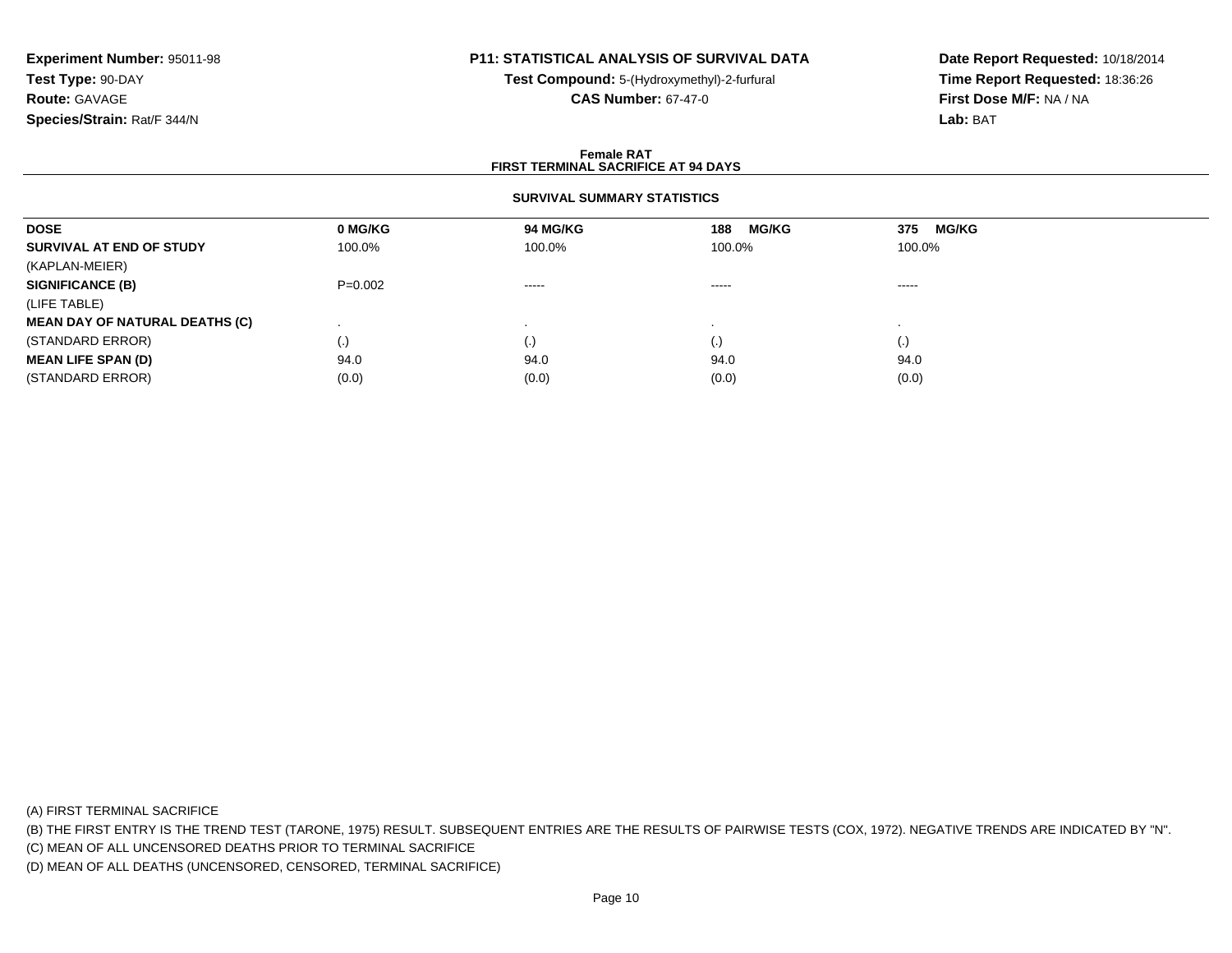# **P11: STATISTICAL ANALYSIS OF SURVIVAL DATA**

**Test Compound:** 5-(Hydroxymethyl)-2-furfural **CAS Number:** 67-47-0

**Date Report Requested:** 10/18/2014**Time Report Requested:** 18:36:26**First Dose M/F:** NA / NA**Lab:** BAT

### **Female RATFIRST TERMINAL SACRIFICE AT 94 DAYS**

## **SURVIVAL SUMMARY STATISTICS**

| <b>DOSE</b>                           | <b>MG/KG</b><br>750                                                                                                                                                                                                                                                                                                                                                                                                                                                                    | <b>MG/KG</b><br>1500 |
|---------------------------------------|----------------------------------------------------------------------------------------------------------------------------------------------------------------------------------------------------------------------------------------------------------------------------------------------------------------------------------------------------------------------------------------------------------------------------------------------------------------------------------------|----------------------|
| SURVIVAL AT END OF STUDY              | 100.0%                                                                                                                                                                                                                                                                                                                                                                                                                                                                                 | 70.0%                |
| (KAPLAN-MEIER)                        |                                                                                                                                                                                                                                                                                                                                                                                                                                                                                        |                      |
| <b>SIGNIFICANCE (B)</b>               | $\begin{array}{cccccccccccccc} \multicolumn{2}{c}{} & \multicolumn{2}{c}{} & \multicolumn{2}{c}{} & \multicolumn{2}{c}{} & \multicolumn{2}{c}{} & \multicolumn{2}{c}{} & \multicolumn{2}{c}{} & \multicolumn{2}{c}{} & \multicolumn{2}{c}{} & \multicolumn{2}{c}{} & \multicolumn{2}{c}{} & \multicolumn{2}{c}{} & \multicolumn{2}{c}{} & \multicolumn{2}{c}{} & \multicolumn{2}{c}{} & \multicolumn{2}{c}{} & \multicolumn{2}{c}{} & \multicolumn{2}{c}{} & \multicolumn{2}{c}{} & \$ | $P=0.210$            |
| (LIFE TABLE)                          |                                                                                                                                                                                                                                                                                                                                                                                                                                                                                        |                      |
| <b>MEAN DAY OF NATURAL DEATHS (C)</b> |                                                                                                                                                                                                                                                                                                                                                                                                                                                                                        | 22.0                 |
| (STANDARD ERROR)                      | $\left( . \right)$                                                                                                                                                                                                                                                                                                                                                                                                                                                                     | (18.5)               |
| <b>MEAN LIFE SPAN (D)</b>             | 94.0                                                                                                                                                                                                                                                                                                                                                                                                                                                                                   | 72.4                 |
| (STANDARD ERROR)                      | (0.0)                                                                                                                                                                                                                                                                                                                                                                                                                                                                                  | (12.0)               |

(A) FIRST TERMINAL SACRIFICE

(B) THE FIRST ENTRY IS THE TREND TEST (TARONE, 1975) RESULT. SUBSEQUENT ENTRIES ARE THE RESULTS OF PAIRWISE TESTS (COX, 1972). NEGATIVE TRENDS ARE INDICATED BY "N".

(C) MEAN OF ALL UNCENSORED DEATHS PRIOR TO TERMINAL SACRIFICE